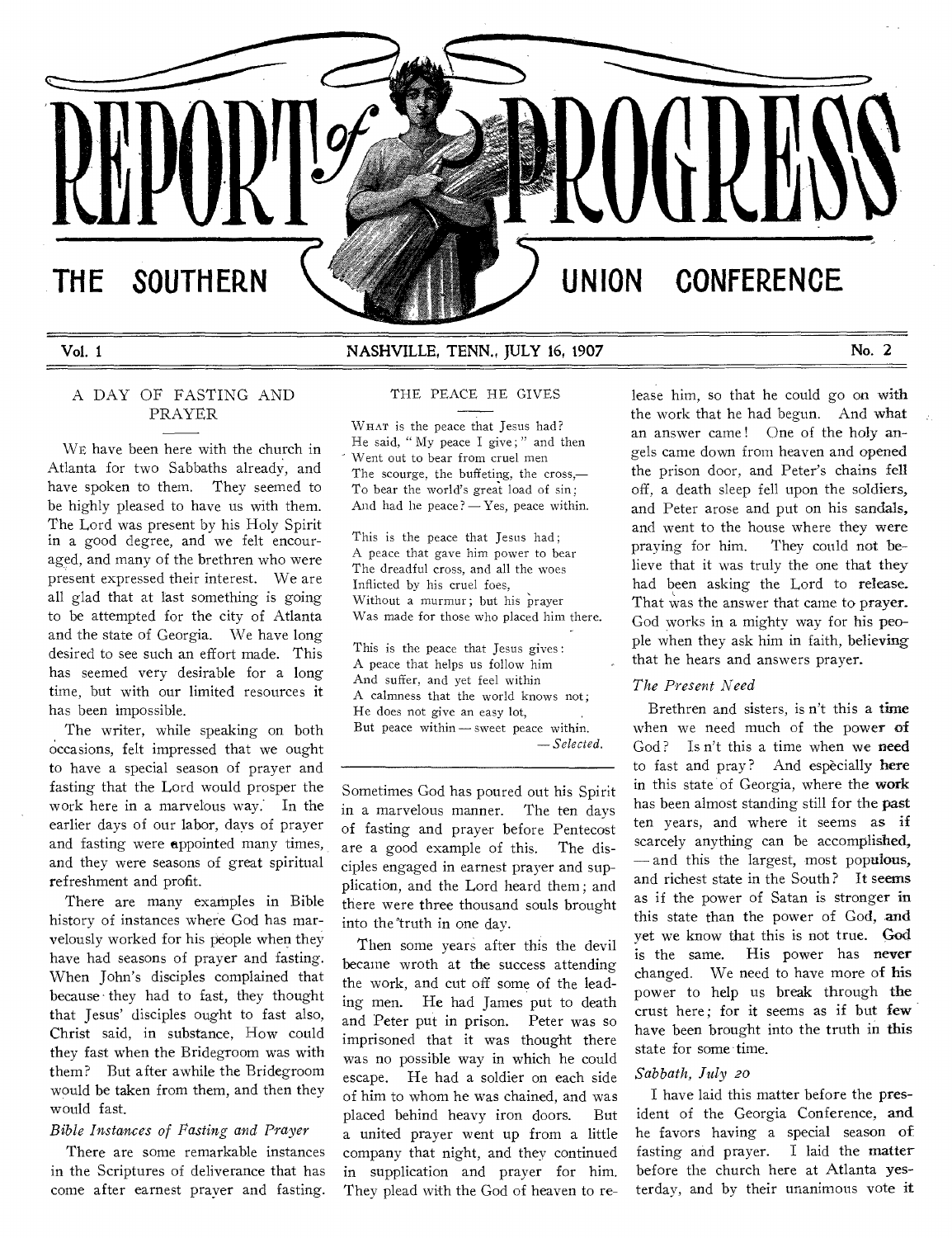was decided that such a season should be held: So I feel authorized to appoint Sabbath, July zo, two weeks from the present time, as a day for special fasting and prayer in the interests of the work which we are about to start here in the city of Atlanta. We request, that throughout the state of Georgia, those who love the truth and are interested in its progress will spend the day, as far as consistent, in abstaining from their regular food, and in prayer for the work here in this city.

Of course in making this appointment, we do not wish to bring any special pressure to bear upon any one. Every one may fast or not, according as he sees his duty ; but we ask that all who have the interests of the work truly at heart will pour out their souls before God that this work may move with mighty power, and that something will be accomplished which will be to the glory of God. We ask that God will bless the work here in a special way. We ask that he will be with us and clothe us with his Spirit, that we may bring souls into the truth, and that the work in this needy state may make an advance move. We wish to make this a serious and solemn matter.

We wish to say further that though this appointment is made especially for the state of Georgia, we wish our brethren and sisters all through the South who have an interest in this work, and this special effort that we are putting forth in Atlanta, to join with us in this season of prayer and fasting for the work in this needy place. We shall appreciate all earnest prayers that are offered in behalf of the work here. We want the blessing of the Lord with us. We feel that it is time for the Lord to work. We wish to come into harmony with the Lord, so that he can work through us and something can be accomplished.

I also feel to ask our brethren and sisters everywhere who are interested in the work in the South, and who may read this notice, to join with us in this season of prayer and fasting. We feel sure that the Lord will be with us and that the work will accomplish good. We do not wish to make any mistakes ; we want to do the work just as the Lord would have us do it.

#### *The True Source of Power*

*We* have long since come to the place where we have felt that the finest music

and eloquent speeches and all these extraneous helps do not bring souls into the truth. It is the power of God in his word that moves souls. We shall try to have music that will be as good as we can secure, and we will try to have everything as neat and orderly as we can, yet we shall not depend upon these things, but upon the Spirit of God, which we trust will be with us, to bring success to the work. May the Lord help us all as brethren and sisters, and may his Spirit be with us and help us.

G. I. B.

# AN APPEAL

Now, as never before, the great and wonderful work of this message is to be carried on.

Our periodicals are to be distributed by men and women in all stations and walks in life. *Young and old are to act a part.* 

We have, as it were, been asleep regarding this matter.

Let every one professing the name of Christ act a part in sending forth the message, " The end of all things is at hand, prepare to meet thy God." Our publications should go everywhere. The circulation of our periodicals should be greatly increased.

It is our duty now to employ every possible means to help in the proclama tion of the truth.

We are to work as we have never worked before. The Lord is coming very soon, and we are entering into scenes of calamity. Satanic agencies, though unseen, are working to destroy human life.

Now is our time to work with vigilance. Our books and papers are to be brought to the notice of the people ; *the gospel of present truth is to be given to our cities without delay.* We need to arouse to our duties.

Just now, when people are thinking seriously, literature on the meaning of the signs of the times, wisely circulated, will have a telling effect in behalf of the truth.

God's judgments are abroad in the land.

Now is our opportunity to make known the truth to the people.

The Lord is soon coming. In fire, in flood, and earthquake, he is warning the

inhabitants of this earth of his soon approach.

*We have no time to lose.* We must make more determined efforts to lead the people' of the world to see that the time of judgment is near at hand. Carefully prepared literature on the significance of the- scenes we- are now witnessing is to be circulated everywhere.

0, if our people would feel as they should the responsibility resting upon them to give the last message of mercy to the world, what a wonderful work would be done. *A thousand times more work for God might be accomplished if all his children would fully consecrate themselves to him, using their talents aright.* 

The councils of heaven are looking upon you, who claim to have accepted Christ as your personal Saviour, to see you make known the salvation of God to those who sit in darkness.

Every Christian, high or low, rich or poor, learned or ignorant is to talk of the kingdom of God, to speak of Christ and him crucified to those who are in ignorance and sin.

If the curtain should be rolled back, you would see souls perishing in their sins, and the church idle, indolent, unsympathetic, absorbed in selfish interests.

The Lord God of heaven would have the entire church devising ways and means whereby high and low, rich and poor, may hear the message of truth.

There should be companies organized and educated most thoroughly to work as nurses, as evangelists, as ministers, as canvassers, as gospel students, to perfect a character for the divine similitude.

From town to town, from city to city, from country to country, the warning message of present truth is to be proclaimed.

Wake up ! wake up ! my brethren and sisters, and enter the fields in America that have never been worked.

MRS. E. G. WHITE.

#### THE POWER NEEDED

THE power needed by a conference for the accomplishment of our God-given work is not the power of numbers, or the power of wealth, or the power of social influence. It is " not by might, nor by power, but by my Spirit, saith the Lord of hosts." It is the " power from on high " that we need.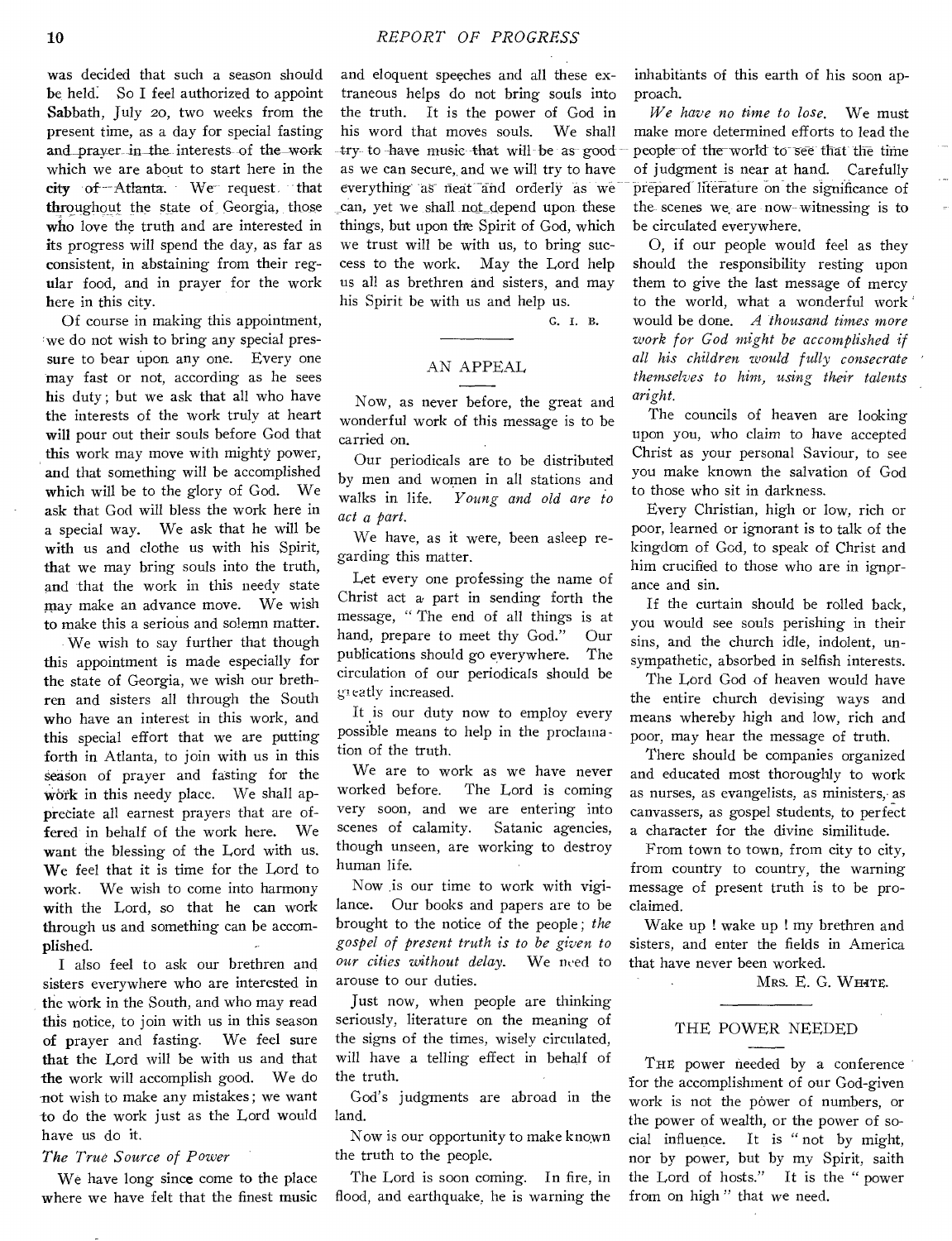Numbers, wealth, and influence have their worth in this great work ; but without the " power from on high " they are utterly impotent, and all is " as sounding brass or a tinkling cymbal." Whatever else we may have or desire, we must realize that the greatest need of all, and that alone which gives success, is the power of the Holy Spirit. No preacher or people can effectually witness for God or this truth without this power.

We ought more fully to appreciate and honor the Holy Spirit as it operates for the conviction and conversion of men. After three years or more of personal fellowship and instruction with the Master, and listening to his wonderful words and watching his divine methods of dealing with men and presenting the truth, the disciples were not fitted to go on with their work until they were endued with " power from on high."

But when the power came, " they were all with one accord in one place," and they were all " filled with the Holy Ghost." One sermon, and it, as recorded, consisted largely of quotations from Scripture, together with the *personal* testimony of the believers present, was effective for the conversion of three thousand souls in one day. Why may we not look for, and expect, a pentecostal feast at our camp-meetings?

" The disciples did not ask for a blessing for themselves. They were weighted with the burden of souls. The gospel was to be carried to the ends of the earth, and they claimed the endowment of power that Christ had promised. Then it was that the Holy Spirit was poured out, and thousands were converted in a day. So it may be now. Let Christians put away all dissension, and give themselves to God for the saving of the lost. Let them ask in faith for the promised blessing, and it will come."

" The church has long been contented with little of the blessing of God; they have not felt the need of reaching up to the exalted privileges purchased for them at infinite cost."

Selfishness, criticism, tale-bearing, murmuring, malice, envy, pride, foolishness, and such like shut from us the Holy Spirit and its power.

May we be determined not to let our annual camp-meeting pass, and we return to our homes as barren of the Spirit of God as are the hills of Gilboa of dew and rain. But with burning desire let us come up to these feasts, and seek God for his grace and power.

" The Lord rejoices over his people. He delights in them. He is their surety. He will beautify all who serve him with a whole heart with the spirit of holiness."

GEo. W. WELLS.

*Alpharetta, Ga.* 

## THE REMEDY FOR COLDNESS

THE Lord defines the proper and the only remedy for spiritual inefficiency :— " Every individual must realize his own necessity. The heart must be emptied of every defilement, and cleansed for the indwelling of the Spirit. It was by the confessing and forsaking of sin, by earnest prayer and consecration of themselves to God, that the early disciples prepared for the outpouring of the Holy Spirit on the day of Pentecost. The same work, only in greater degree, must be done now."— *Review and Herald, March 2, 1897.* 

This personal work must be done, of course, in the closet, alone with God. If successfully accomplished, the apprentice in the worship and service of the Lord will come forth a power for good in the hands of the Master, a workman that needeth not to be ashamed, rightly dividing (his stock in trade) the word of God, the truth.

" Prayer  $\sim$  0 how is this precious privilege neglected. Prayer is the strength of the Christian. Do not neglect secret prayer, *for it is the soul of religion.* With earnest, fervent prayer, plead for purity of soul. Plead as earnestly, as eagerly, as you would for your mortal life, were it at stake. Remain before God until unutterable longings are begotten within you for salvation, and the sweet evidence is obtained of pardoned sin. . . . Ye give up too quick. Ye let go too soon, that arm."-*Testimonies, I :.504, 163.* 

We are cautioned also not to rush hastily into the presence of God. Angels vail their faces as they approach him. A short reading of Scripture is suggested as the proper preparation — " The reading of the word of God prepares the mind for prayer."

Surely one coming to a church meeting after such experiences will be a light and a lifting force. No long prayers, bringing in the entire world; no dry tedious testimonies; or what is as bad, a

dogged silence throughout the meeting; but instead, as opportunity offers, there will be a short crispy prayer, a brief live testimony, full of praise and faith, coming from a heart brimming over with the love of God, and all will realize that that soul has been with Jesus and learned of him, and their faith will be strengthened, and they will be comforted and refreshed from the presence of the Lord.

" Christ impressed upon the disciples the idea that their prayers 'should be short, expressing just what they wanted, and no more. . . . One or two minutes is long enough for any ordinary prayer. . . . *All should feel it a Christian duty to pray short.* In private prayer all have the privilege of praying as long as they desire, and of being as explicit as they please. They can pray for all their relatives and friends. *The closet is the place to tell all their private difficulties and trials and temptations.* A common meeting to worship God is *not* the place to open the privacies of the heart."— *Testimonies, 2:578, 581.* 

Suppose, now, that we, one and all, resolve that from this time we will take an active part in every meeting we atend, where it will be proper to do so, and that we will first seek God in the privacy of our homes, asking for grace and wisdom to fill our proper places in such meetings. What a change would come over the worshipers, especially at the social, prayer, and other church meetings. Let every one come prepared to take part in the praying and the song service, and to bear testimony if asked, and to bring nothing into the meeting which will cast a cloud on a soul present, but that in our words, our deportment, and our faces we will show forth **the**  fact that it is good to serve the Lord, so others will be led to inquire the reason for our peace and happiness, and we can point them to the God of all comfort from whom we learned the sweet lessons of faith. c.

BE strong and of good courage. **In**  order to fight successfully, a soldier **must**  have courage and strength. Of ourselves we are weak and feeble. **But**  we have the promise, " They that **wait**  upon the Lord shall renew **their**  strength ; they shall mount up **with**  wings as eagles ; they shall run, **and**  not be weary ; and they shall walk, and not faint."—Mrs. *E. G. White.* فس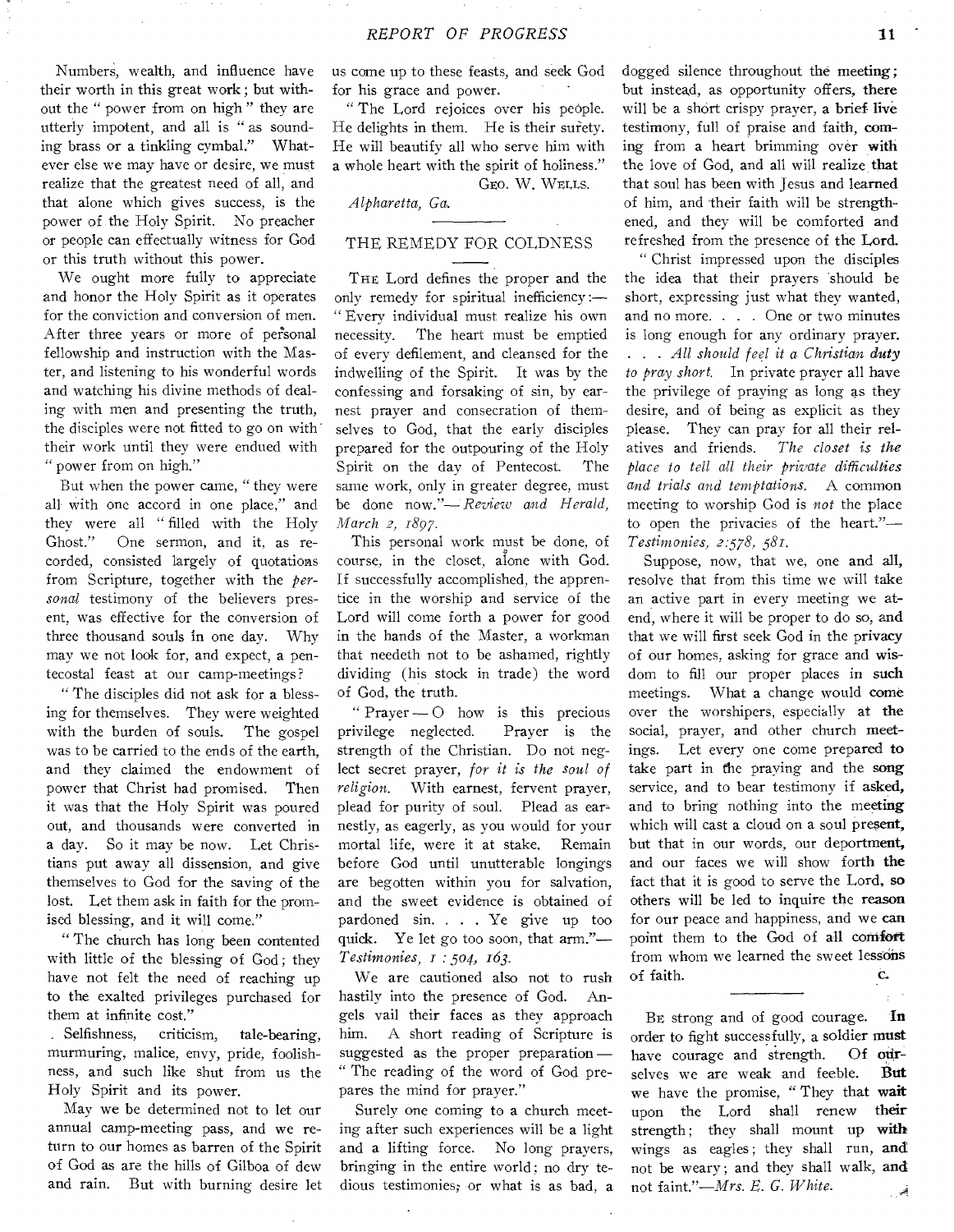

#### A VISIT TO MADISON

A SHORT time ago the writer with his family had the pleasure of visiting the Madison school. The drive from the city was a very restful, pleasant one, and there is on the Madison school farm an air of rest and peace that is truly refreshing. I do not mean that those who are there are not very busy. However, we were there on the Sabbath day, and greatly enjoyed the opportunity of becoming more fully acquainted with the situation.

An excellent class of young men and women are there preparing for work. They are young people of somewhat mature age, who are especially preparing to become teachers. Already this school is sending out its branches, and we believe it is going to be a great blessing to the work in the South.

The place is improving under skilful and intelligent work to bring it to an advanced state of cultivation. We trust and believe that it may become an object-lesson to the good people of the South, and enlighten many not only intellectually, but in methods of work, and of producing from the soil all that God intended should be produced in this state of imperfection since the fall. We pray that those conducting this school may be greatly encouraged and strengthened to continue in the good work by the sympathies and prayers and gifts of our brethren everywhere who are interested in the great work to be done in the South. J. S. WASHBURN.

#### WORDS OE GOOD CHEER

A rEw days ago I called at one of the most wealthy homes of the city, and sold a *Watch*man. The lady said, "Call in a few days; after reading this number, I may subscribe." Later she gave me a year's subscription for the paper.

It will take quite a long time to fill all the requests, " Come again and see me." I sold a paper to a family who love to read the Bible, and were interested in the Sabbath question. They too subscribed for the *Watchman,* and we gave them some Bible readings. The mother, two daughters, and the grandmother keep the Sabbath. Three weeks ago the grandmother went to visit the great-grandmother, a lady ninety-two years old. She told the simple story of Christ and the Sabbath, and now she too is keeping it.

THE FIELD

What a wonderful truth we have, reaching the honest in heart here and there, satisfying the need of each who receives and obeys. May heaven's blessing rest upon the editors, of the *Watchman.* MRS. MOLLIE MILLER. *Gastoriia, N. C.* 

#### THE TENT-MEETING AT HURSTBURG, TENN.

AT this time, July 8, our meetings are still in progress, with good attendance and much interest. The people are a little slow in taking hold of the testing truths of the message, but some are doing so. A number are keeping the Sabbath and are trying to bring themselves into harmony with the whole message.

The people are really anxious for us to hold our camp-meeting here. They propose to haul all the. tents, baggage, and people to the place and back to the railroad free of charge. I am sure there would be a large outside attendance if we could hold the camp-meeting here, and it would help greatly to bring those to a decision who are interested.

Brother Eaton is having good success selling our books in the neighborhood where our tent is located. The people know that they are Adventist books, too. Pray for the work here. W<sub>r</sub> S. Lowry, *Denver, Tenn.,* GENTRY LOWRY.

#### AN APPEAL TO THE BENEVOLENT

DEAR BRETHREN, the old Cowpens battleground is a very noted place, where one of the decisive battles of the Revolution was fought one hundred and twenty-six years ago last January.

I came to this place last November to help build up the work which Brethren Nash and Carey had begun. Some time ago we began to build a small church under some discouraging circumstances, there being very little means. But we have gone ahead by faith. Since the work began on the building, others have begun the observance of the Sabbath.

Brother R. T. Nash was here recently and rendered some very helpful service, and the outlook is fair to organize a church, and if possible to have them ready before our campmeeting at Spartanburg only sixteen miles distant, which will be a great source of strength to the new converts.

I gave the lot for the church building, and have done a great deal of work on it, besides other expenses. We have it closed in and are holding meetings in it. It needs ceiling and painting, and I make this appeal to all our dear brethren and sisters who feel like lending a helping hand to meet this expense. It is a worthy cause, and all contributions will be gladly received. PETER SAILOR. gladly received.

*June 25, 1907.* 

SINCE Brother Sailor wrote this appeal, he has fallen asleep in Jesus, but if the means were furnished to get the material to finish the church, I will see that it is finished and the paint put on. I am interested in the cause at the old battle-ground and want to see the work go on. Had Brother Sailor lived, I think the church would have been organized before camp-meeting, and it may yet if Brother Nash can get time to come down here. All money should be sent to MRS. M. J. SAILOR, *Cherokee, S. C., R. F. D. No. 3.* 

JAMES A. BROWN.

#### WERTH, ARK.

WE-have been holding tent-meetings in this place and in school-houses near by. About forty have been convinced on the Sabbath, and some are already keeping God's holy day. Six ministers undertook to break up our meetings; but after a seven-days battle, they left the field clear, with nearly all the people except a small class offended with them on account of the way they acted and spoke.

LESLIE LITTLE.

#### OUR CHURCH MISSIONARY MEET-INGS

" Thus saith the Lord, Stand ye in the ways, and see and ask for the old paths, where is the good way, and walk therein, and ye shall find rest for your souls." Jer. 6:16.

" Because my people hath forgotten me, they have burned incense to vanity, and they have caused them to stumble in their ways from the ancient paths, to walk in paths, a way not cast up." Jer. 18: 15.

Early in the history of our work nearly all believers felt burdened to do their part in extending the message. Every one wanted a part in the work, and in those days a great deal was accomplished along the line of the circulation of our literature. And thus the tract and missionary work originated. Even the younger ones felt enthused, as they saw how energetic the older ones were in giving out tracts and periodicals.

The people were so in earnest as they accepted the truths that they had to talk them. They wrote to their friends concerning them, they sent tracts and papers filled with this message, and I can remember how the children would send their little letters and papers from New Zealand to America, and the pleasure it gave them when answers were returned.

Through the tract and missionary society work, this message was sent far and wide, and while so sending, the workers prayed for those for whom they labored. By these means believers increased and multiplied.

Let us go back to the old paths; and receive the " well done " fom the Master. Let us send out our tracts and papers filled with the truths we so dearly love. Let us return to our " first love," and let us pray that our own souls may be burdened for those who have never tasted that God is good, nor felt his converting power resting upon them. Then as we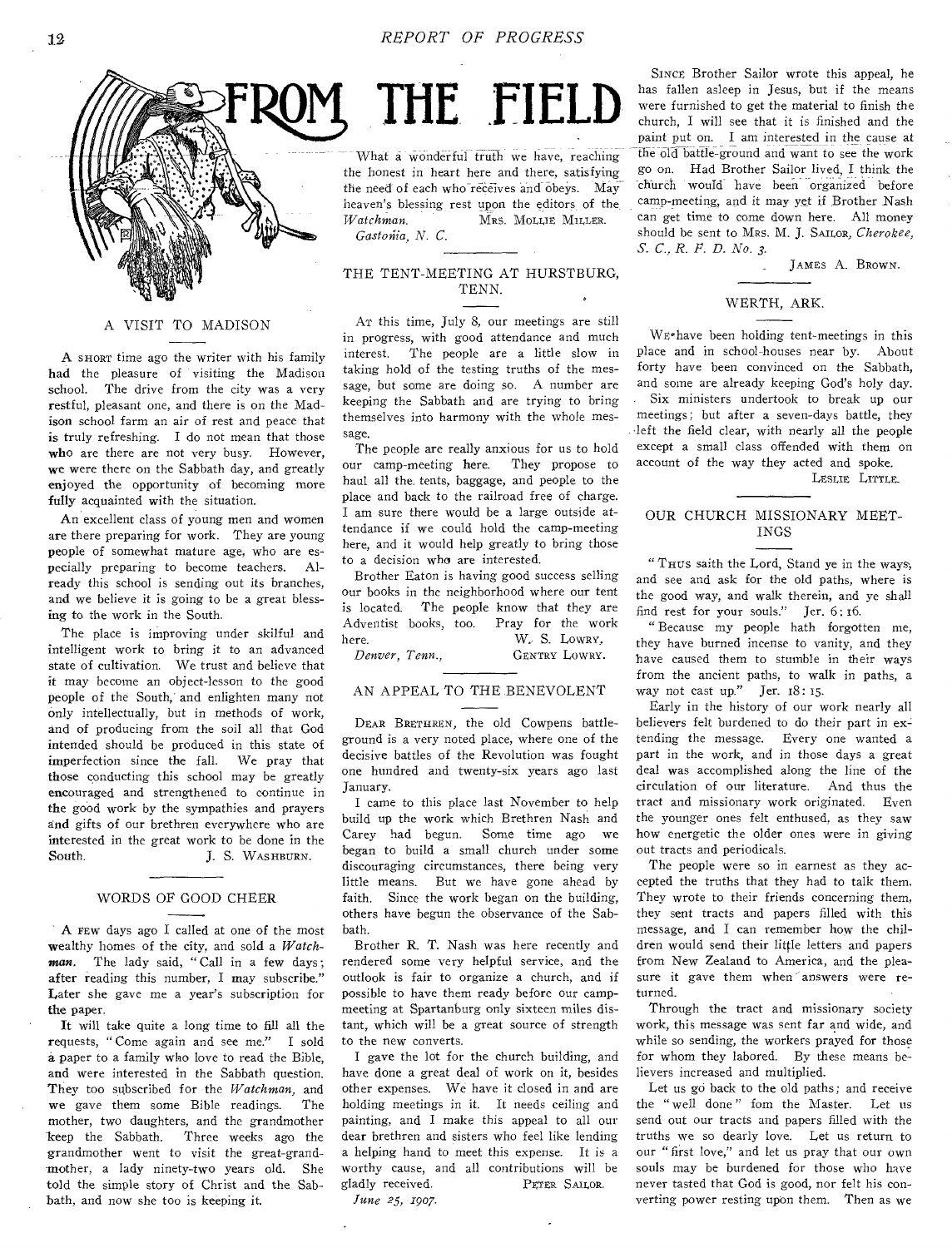go to work for others, the old-time missionary zeal will revive, and a new life will come into our churches.

There is much to be said along these lines, but space will not permit. In future articles, plans and methods to carry on our work in a systematic way will be presented, so that results will in a little while be seen, and fruits for earnest labor will appear.

" Revive us again; fill each heart with thy love;

May each heart be rekindled with power from above."

M. H. TUXFORD.

#### CANVASSERS FOR SOUTH CAROLINA

THE book work is onward in South Carolina, notwithstanding the numerous difficulties which we are compelled to meet from time to time. As evangelistic canvassers, we feel that we are engaged in a very important work, and that we are in a school. Being, therefore, in a school, we aim to learn the lessons to be found in every disappointment and perplexing problem; and I want to say that those who canvass in this field are not those who consult the personal pleasure or financial benefit to be derived therefrom. I said those who canvass in this field. There are some who come here to *try* canvassing, and shortly decide that personal comfort or money matters are things demanding immediate attention.

We have many wants here. Stripped of rhetorical euphony, some of our wants are these : Earnest, consecrated, God-fearing canvassers, those to whom the word *duty,* in this message, appeals with greater force than anything else in the world. We want those who, after *trying* awhile, will not be misled by an overwhelming desire to leave the canvassing work and go to preaching. We want men and women who will burn all bridges behind them, and come here to stay, who will accept the places assigned them, and who will not murmur if their official capabilities are not at once recognized. Moreover, we want those who have common human natures and human faults, but who will overlook the defects of others, and remember the hole out of which they themselves were digged.

For all such persons a place of hard labor is open. South Carolina earnestly invites<br>workers. You who read this can you not You who read this, can you not " come over and help us"? Correspond with Brother C. F. Dart. H. B. GALLION. Brother C. F. Dart.

*Campobello, S. C.* 

#### THE PLAN MEETS WITH FAVOR

A LETTER just received from one of our oldest ministers contains the following: "I shall feel quite an interest in your scrap-book enterprise as it progresses, I am sure. I think it was a happy thought you took on when you conceived the idea. I have been gathering items for a scrap-book these many years, fifty years, of my connection with the message, till I have such a book quite on the encyclopedia order, and I may send in some items. I suppose, though, all I have may

come to you from the extensive field of informants before you. I'll keep a close eye on that department of your good paper awhile, and then if after a time matter I have in stock doesn't appear, you'll doubtless hear from me.

I have quite a volume of matter in my scrap-book in written forfn that I've often wished was in printed form, and this may be my golden opportunity to realize my desire. Who knows? You will probably receive quite a volume of matter from me, as time and circumstances will permit, if others do not supersede it by getting in such matter as I have ahead of me."

These scrap-books may be obtained, postpaid, for 65 cents or two new yearly subscriptions to the *Watchman* at \$1.00 each and 15 cents for postage. Address —

THE WATCHMAN,

*24th Ave. N., Nashville, Tenn.* 

## SOME COMPARISONS

SOMETIMES the best way for us to get our bearings, and really know whether we are making progress or not, is to take a look backward over the journey that we have traveled. The degree of our progress can best be understood by comparing it with the progress of past years. The following figures we believe will be of interest:—

At the close of business at the Southern Publishing Association, on June 30, we found that we had shipped out books during the first six months of this year, amounting to nearly 53 per cent. more than we shipped during the corresponding period of 1906. To be more specific, our shipments last year during this time amounted to \$36,044.01. This year, during the same period, the shipments were \$55,068.39, a gain of \$19,024.38. At this rate of progress, should the same ratio continue for the next six months, our shipments this year will amount to over \$125,000. This shows that the canvassing work is increasing. A goodly number of canvassers are now in the field, and they are meeting with excellent success. If there is a single canvasser at work anywhere who is not having success, and is discouraged because of surrounding conditions, we do not know where that individual is.

The Lord has put it into the hearts of some of our brethren and sisters in our large northern and western conferences to come over and help us. We were made happy by the return of Brother Wm. H. Rahn from California to South Carolina, who recently returned, bringing his family with him. He writes that they are nicely located, and meeting with good success in their work. More recently Brother and Sister Button, from California, located in Atlanta, Ga., perhaps one of the hardest places in the South in which to sell our publications. He has only been in Atlanta about two weeks, and his first week's work was only 29 hours and his orders amounted to \$68.50. Another brother and sister from California are expected to arrive in a- few days, on their way

to South Carolina. We were favored for a few weeks by having with us Brother Walter Harper. He sold many copies of " Great Con-. troversy " in North Carolina during his short stay there. His reports have already been published in the *"Watchman* and *Review.* 

There are several others, whom we would like to mention by name, who have located in North Carolina and other states, as well as a goodly number to the " manor born," who have entered upon the work this year. Evidences on every hand are seen, showing that the Lord has set his hand to the work, and that there shall be delay no longer.

During this same period of time the circulation of the *Watchman* also has increased correspondingly. The first issue in January, 1907, there were only 6,20o copies printed. The last issue in June, there were 12,000 copies printed, and these were hardly sufficient to meet the demands. The *Watchman* has been demonstrated to be the easiest selling periodical issued by the denomination. One lady in Nashville recently sold 18o copies on a Saturday night after the Sabbath. She is selling the *Watchman* in the street railway transfer station, and never sells less than one hundred in a day. Another sister reports two hundred sold in two hours. There are scores of ladies who might engage in the sale of the *Watch*man very profitably, from a pecuniary standpoint, and who by thus doing would be scattering seeds of truth which would spring up and bring forth fruit for the kingdom.

We are glad to see the work thus rapidly advancing. We can lift up our heads and rejoice, for the coming of the Lord draws near. The Spirit of God is being poured out upon all who will receive it, and be used by it in the advancement of the third angel's message.

This large increase in the circulation of our publications was more than we anticipated, or dared to hope for. We have been obliged to run our press-room and bindery until late into the night most of the time for the past two or three months, in order to keep up with the demands made upon us for our publications. The workers, however, have all been glad to work over time, and to do everything they could in order that no canvasser should be disappointed in receiving books on time. A number of the employes at the Publishing House have caught the canvassing spirit, and some have gone out into the field, and others would like to go if their places could be supplied in the Publishing House.

A letter received from Brother R. L. Pierce, manager of our Fort Worth branch, states that there was an increase of  $56\frac{1}{2}$  per cent. in the sales of that branch during the first six months of 1907 over the sales of the corresponding period of 1906.

The work is going forward rapidly throughout the entire field, and yet we believe that we have really only commenced. A statement from the spirit of prophecy says that " a thousand times more work for God might be accomplished if all of his people would fully consecrate themselves to him, using their talents aright." This shows the great possibili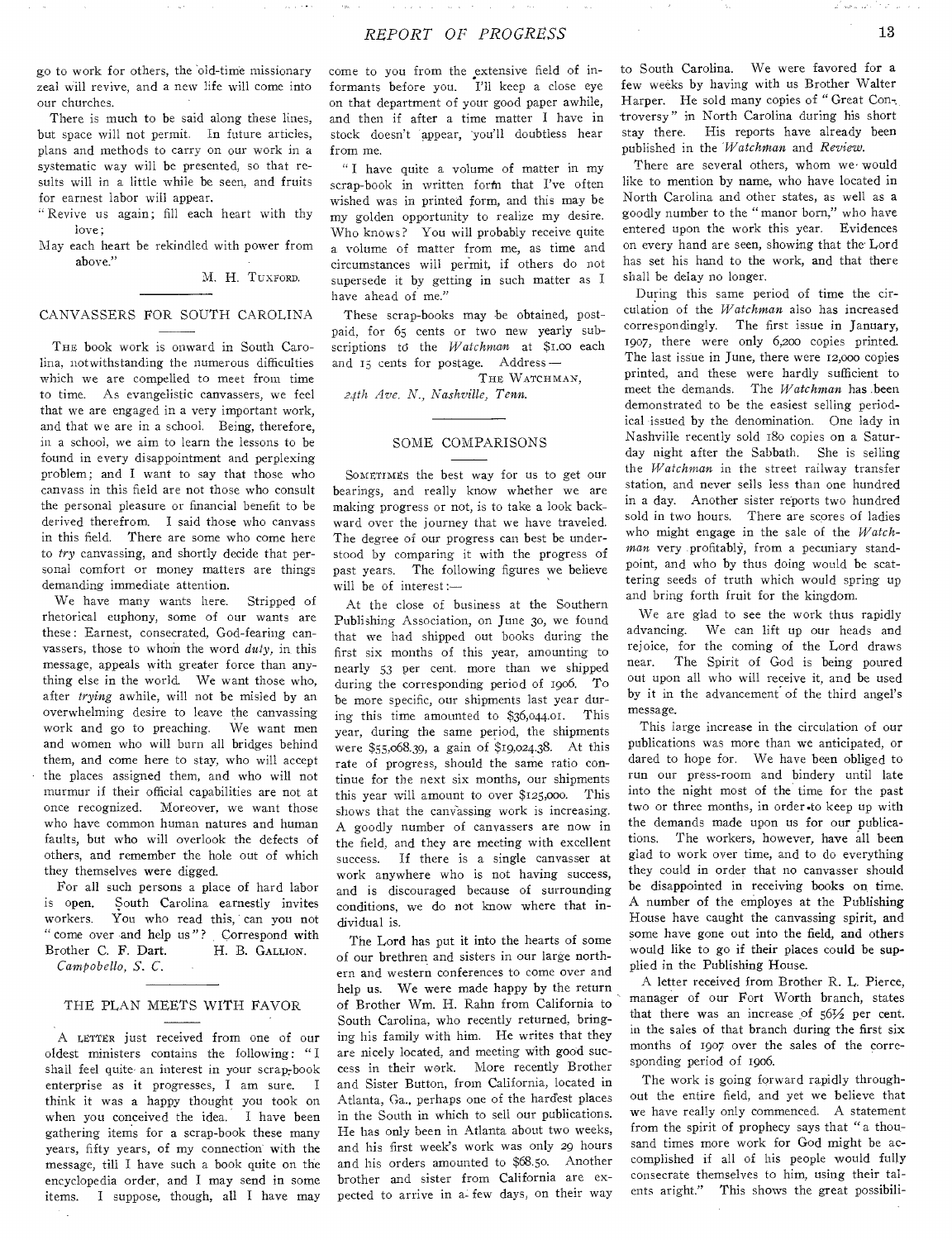ties for us as a people, and may God help us to realize these possibilities, and " consecrate our service this day unto the Lord."

I. A. FORD. *Manager Southern Pub. Assoc.* 

#### OUR WORK

IT seems at times, as we hear our brethren and sisters talking about the work, as if the Lord had quite a number of vineyards and many kinds of work. The minister talks, prays, and preaches as if the ministry was the principal thing. The Bible worker talks about the Bible work and prays for the Bible workers. The canvasser talks and prays for the canvassers and their work as if that was the only line of work.  $\sim$  Now is this wrong?— Yes and no.

Let us see: Christ tells us that the field is the world. Again he employed laborers, and sent them into his vineyard at the third, sixth, ninth, and even the eleventh hour. It was his vineyard not vineyards. It is all right for each one to push the work in which he is engaged, and push it hard, but he should not consider that line as *the work,* or that spot as *the field.* The wise man says, " Whatsoever thy hand findeth to do, do it with thy might; for there is no work, nor device, nor knowledge, nor wisdom in the grave whither thou goest." In the record of Christ's life and work here on earth we read of preaching, Bible work, medical missionary work, and carpentry; and in all of this work we can see but one thought, one object, and that was the salvation of souls and the finishing of the work. So it is to-day. There should be with us only one field, one work. Each department,— preaching, Bible work, canvassing, educational work, medical missionary work, farming, etc.,— is a branch of the one great work. When we take this view, and to see the work finished is the one aim, it will prosper. If we can sell a book, visit our neighbors, or give of. our means, it is part of the ne great work.

I presented a noted doctor with a copy of " Ministry of Healing." Here is his answer, " Please accept my sincere thanks for your kind remembrance. I have much to be thankful for. I have read a large portion of the book, and will soon finish it. It is helpful and simple," etc.

While at Winston last fall I succeeded in getting the members of that little church interested in selling our small books. They have already sold over three hundred, and are still selling. Cannot others do likewise? Those who have a part in the work, if only by giving away a paper or tract, loaning or selling a book or paper, may thereby gain an experience that will at last enable them to sing the song of " Moses and the Lamb." So let us all use every opportunity to sow the seeds of truth,— by voice, the printed page, or by deeds of kindness. In whatever way we can, let us labor to win souls and glorify God, and thus help finish the work.

W. H. ARMSTRONG.

## CANVASSING AT MONROE, N. C.

SISTER ILA NEWTON and I came to this place early in June. As we were strangers here, and knew not where to go, we sought the Lord for guidance before leaving the waiting room; and in a few hours we had made kind friends who helped us in finding a home in a pleasant, friendly family. Sister Newton has been keeping the Sabbath since our campmeeting at High Point last year. She is of good courage, and enjoys the work very much.

The Lord is wonderfully blessing us both from day to day, especially in helping us to take orders for books. The people receive us kindly, and sometimes insist on our coming back to see them. We are happy in the service of him who has said, "Lo,. I am with<br>you alway." Our little home is indeed a Our little home is indeed a sanctuary, where not only two abide, but we are ever conscious of the presence of the Third.

Dear sisters, are there not some more of you whom the Lord is calling out into his service? Some one is waiting for a book who may never get it if you fail to carry it to them. The Saviour is still desiring to go about in his people " doing good." I love to go where he goes, to abide where he abides. " He giveth power to the faint; and to them that have no might he increaseth strength." Isa. 4o : 29. MATTIE S. REYNOLDS.

### A CANVASSING REPORT

I WILL report my work in the canvassing field during the spring months.

I have canvassed on Walden's Ridge near Spring City, and during the strawberry season around Evansville in Tennessee Valley. On the mountain delivery I had an unusual experience in this respect; I had 55 orders for miscellaneous publications, and delivered 112, or 200 per cent. This surpassed anything I have ever known in my canvassing experience, not in value of orders, but in the percentage of books delivered.

I find the people very kind and hospitable as a rule, and there are good openings for meetings in several localities. In one place, where I attended Sunday-school, I was called upon to give a talk, and an appointment was made for the afternoon. The house was well filled, and I gave a Bible study on " The Promise of the Earth to Abraham and His Children."

The Lord has given me favor with the people wherever I have been, and I hope the publications scattered will accomplish good, and be as " light sown for the righteous," and as seed sown in good ground. I wish a minister could follow up the work in some of these localities, for the field truly is ripe.

During the berry season, I was picking berries near Evansville, and looking after orders and book sales at the same time.

There is quite an interest in that locality, and a good opening for meetings. There is one man keeping the Sabbath, who runs a country store, and many others in the neighborhood are interested in the Sabbath. The

man where I picked berries is thoroughly convinced on this subject, but has never been converted. He is anxious for meetings to be held. Elder Kilgore held meetings in this locality a good many years ago, and several have mentioned these meetings to me. I have scattered a good amount of reading matter in this locality.

The following is a report of sales during the past spring: "Coming King," 33; "Gospel Primer," 36; "New Testament Primer," 39; "Best Stories," 9; "His Glorious Appearing," 16; " The Story of Daniel," *2 • "* The Seer of Patmos," 2; "Daniel and the Revelation," 2; "Making Home Happy," 7; Bibles, 9; Testaments, 13; Miscellaneous, 43; Total, 211; value, \$111.70.

It is truly a blessed privilege to have a part in carrying the pages of truth to the homes of the people. I hope many more will prove this by experience. ERNEST HASKELL.

#### EXTRACTS FROM LETTERS

WE are truly grateful to our workers for replying so readily to the many letters we have been sending out regarding the " Oldtime Missionary Work." We append a few items *from some* of the letters received. The first is from M. B. VanKirk, Graysville, Tenn.:—

" I may say that the church at Graysville, has a regular weekly missionary meeting, and about one hundred copies of the *Watchman*  are mailed every week. And from this effort and through the labors of one worker in Kentucky, a good church is being raised up in one place. I believe the Graysville church is trying to keep in line and our pastor is an earnest missionary worker. You may count on me to co-operate with you in this line of work."

A letter received from Brother Haysmer speaks of a cordial interest in the Alabama conference, of which he is president, in reference to reviving the old missionary methods. He says, " We have tried to revive it, but we have not got it where it must be. 1 think we should get all of our members to use clubs of *Watchman,* and scatter leaflets and tracts." I believe, too, we should begin to form societies, and have old and young take part in the work by writing letters, mailing papers, and house-to-house visiting.

Sister M. S. Lenker, writes from Graysville, Tenn.:—

" I shall be glad to co-operate with you in any way that I can in this good work. I have been trying to do what I could to kindle a missionary spirit among the young people, and hope that you will be able to revive the oldtime missionary spirit among the older people; for I believe there are many in our churches who will be glad to work if some one leads out and teaches them how."

The field missionary of the Louisiana Conference writes from New Orleans :—

" Often have I deplored the fact that under present and past conditions, during the time I have been in the book work, much of the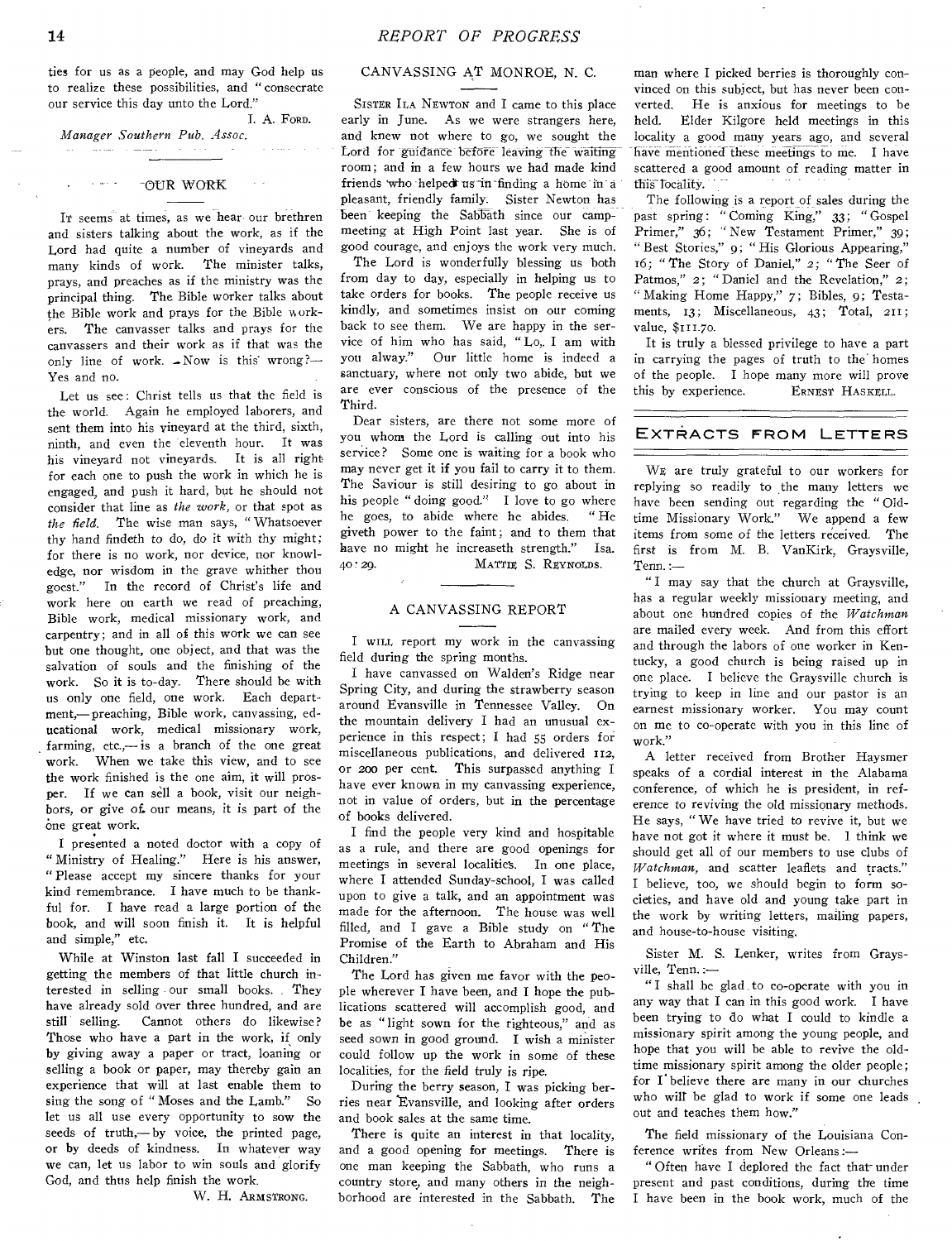seed sown by the canvassers has 'rotted under the clods' because of not being watered later by missionary efforts.

" For the past six months I have been making special efforts to get one or more in our different churches to take up missionary correspondence with persons who seem favorable to the truth, those with whom our canvassers have labored. This work we feel is of prime importance in the Southern field."

Why cannot other churches do the same, and so pass along the good work, both spiritually and financially? M. H. T.

## NEWS NOTES

THE brethren of Archdale and Spero met together on July 4 at the home of Brother B. A. Rogers, Spero, N. C. A short interesting program was given by the young people and others, at the close of which an offering to missions was taken up. Dinner was eaten in the grove, and all seemed to rejoice for the liberty that July 4 stands for, and also for that greater liberty given in Jesus Christ.

BROTHER ROY SLATE, of Kernersville, has been quite ill with fever. At last report he was better.

THE young people's society of Archdale will make it their special burden to aid in the meetings at Thomasville by canvassing and visiting, being present as much as possible at the services, singing, praying for success, etc. This effort will be a blessing, both to the meeting and themselves.

#### LURAY AND GIFFORD, SOUTH CAROLINA

LURAY is the home of Dr. M. B. Monsen, who came South several years ago to do selfsupporting missionary work. In a remarkable manner the Lord opened up the way for him to study medicine at Charleston, S. C. During this time his companion died, leaving two little boys to his care. He took these to his mother in Norway, and resumed his work in Charleston until he graduated, both in medicine and in pharmacy. While in school at Charleston, he lived the truth. Thus the Sabbath of the fourth commandment was brought to the attention of many.

Dr. Monsen decided that South Carolina was as needy a field as he could find, and began practice at Luray, S. C. He advised many of his patients to discontinue the use of meats and recommended a liberal use of fruits. Some styled him the fruit doctor, but in spite of his peculiarities religiously and as a doctor, his practice grew until many times he has been obliged to turn off cases. He says God called him to be a physician, and it is evident that he has not been forsaken by the One who called him.

Elder Carey moved his family to this place a few months ago, and opened meetings in the Christian church at this place, preaching on Sundays, presenting subjects on the coming of Christ, preparing their hearts for the testing

truths. He also held Sunday meetings at Gifford, about four miles distant.

June 26 I came to help Brother Carey in giving the testing truths at these places. The Lord has blessed in presenting his word. One family at Luray has decided to keep next Sabbath. Brother Carey, who is following up this work, will be able to tell later more of the entire result of the meeting.

At Gifford we were just coming to the testing truths, and we cannot look for decisions until later, but there seemed to be a deep interest on the part of a few.

I was very thankful to see how well the work was opening up under the labors of Brother Carey, and we are both grateful to God for sending the doctor before us to lay such a good foundation for the work now being done.

We expect a good representation from Luray at our coming camp-meeting.

R. T. NASH.

### SOUTH CAROLINA CAMP-MEETING

ALL who attend Our camp-meeting should let us know in time, so that a place can be arranged for them. Tents will be rented for about \$2.00, and straw will be on the ground at a reasonable price. We will also have bed-springs to rent to those who desire them. Let all arrange to bring bedding, towels, etc.

We will have a dining-tent where seven meals can be had for \$1.00. This will accommodate those who do not desire to board themselves.

We expect the president of the Southern Union Conference and other able help from abroad, besides our home laborers.

Come and bring your friends with you.

R. T. NASH.

#### FIELD NOTES

DURING June I spent several days at home, helping in the harvest. After some time, away from home, it is a real rest to lay aside for a time the ordinary routine, and labor with the hands. I certainly appreciate the privilege of good, hard, honest labor. It is good for the muscles, nerves, and brain. Refreshed, invigorated, and rested, one can, after such a change, buckle on the harness anew with increased energy.

I am now at Thomasville helping to pitch the tent. Brother W. L. Killen will conduct meetings here, with the help that the Archdale brethren can give. I shall probably, about July 15, begin meetings at Lexington. This, it will be remembered, is where the campmeeting is to be held. I hope our brethren throughout the conference will pray earnestly for the success of the meetings at both places.

Several notes of inquiry are received concerning reduced railroad rates to the campmeeting. I will say that we are trying to arrange for reduced rates, but no definite conclusions have yet been reached. Due notice will be given to all just as soon as we are certain what the outcome will be. I hope

that all will be making earnest preparation to come to this very important meeting.

The third angel's message is now swelling to the loud cry. Progress is the order all along the line. Our canvassing work is making most excellent headway, and yet we want to see it going with still greater strength. We hope to have some very enthusiastic canvassers' meetings, and to see some of our good brethren, both young and old, go forth from the camp-meeting to engage in this work. We are constantly receiving new recruits, and our workers are having success. Word from three different places where I have lately labored reports requests for baptism. Thus the work is onward, and we have no occasion for discouragement. At Stovall, where Brother Killen lately held meetings, the interest is good, and many citizens are asking that he return. This call should be answered.

It was my privilege last Sabbath, July 6, to receive into the Archdale church a brother who had known the truth for twelve years, but who, by reason of trials, had for a time given it up. He had united with another denomination, but his heart was not at rest. At last he now decides to cast in his lot with those of whom it can be said, " Here are they that keep the commandments of God." We all rejoiced as he thus came back to the fold. Next Sabbath I shall have baptism at that place. Some who came into the truth at the High Point camp-meeting will go forward in this step.

There will be a dining-tent on the campground this year, where good wholesome meals can be had at as low a price as consistent. Arrangements will also be made by which those who desire to do so can board themselves. I shall be glad to answer any inquiries with reference to plans, etc. I should like to hear soon from those who desire to rent tents. The renting price is \$2.00 for the entire time; 5o cents additional for flooring. T. H. JEvs.

#### LAREDO, TEXAS

AT the close of a five weeks' meeting at Laredo, we buried fifteen candidates beneath the yielding waves of the Rio Grande River. We did not organize the company into a church, but hope to do so soon. There are about twenty Sabbath-keepers here.

We are now arranging to pitch a tent at Rockport, a small town on the Aransas Bay, and spend the time here until our state campmeeting, which will begin August 1, The heat is very oppressive here in the southern part of the state, if one gets away from the bay front.

The people are very kind, and seem anxious for us to begin our meetings. I trust they are ready for the closing message, and that ere we shall close our efforts here, we may be able to report at least a few to be added to the number that are to be gathered out.

This is a glorious work, and we feel honored of the Lord in having a part in it, and we desire to walk worthy of the vocation wherewith we are called. W. M. CUBLEY,

M. B. CUBLEY.